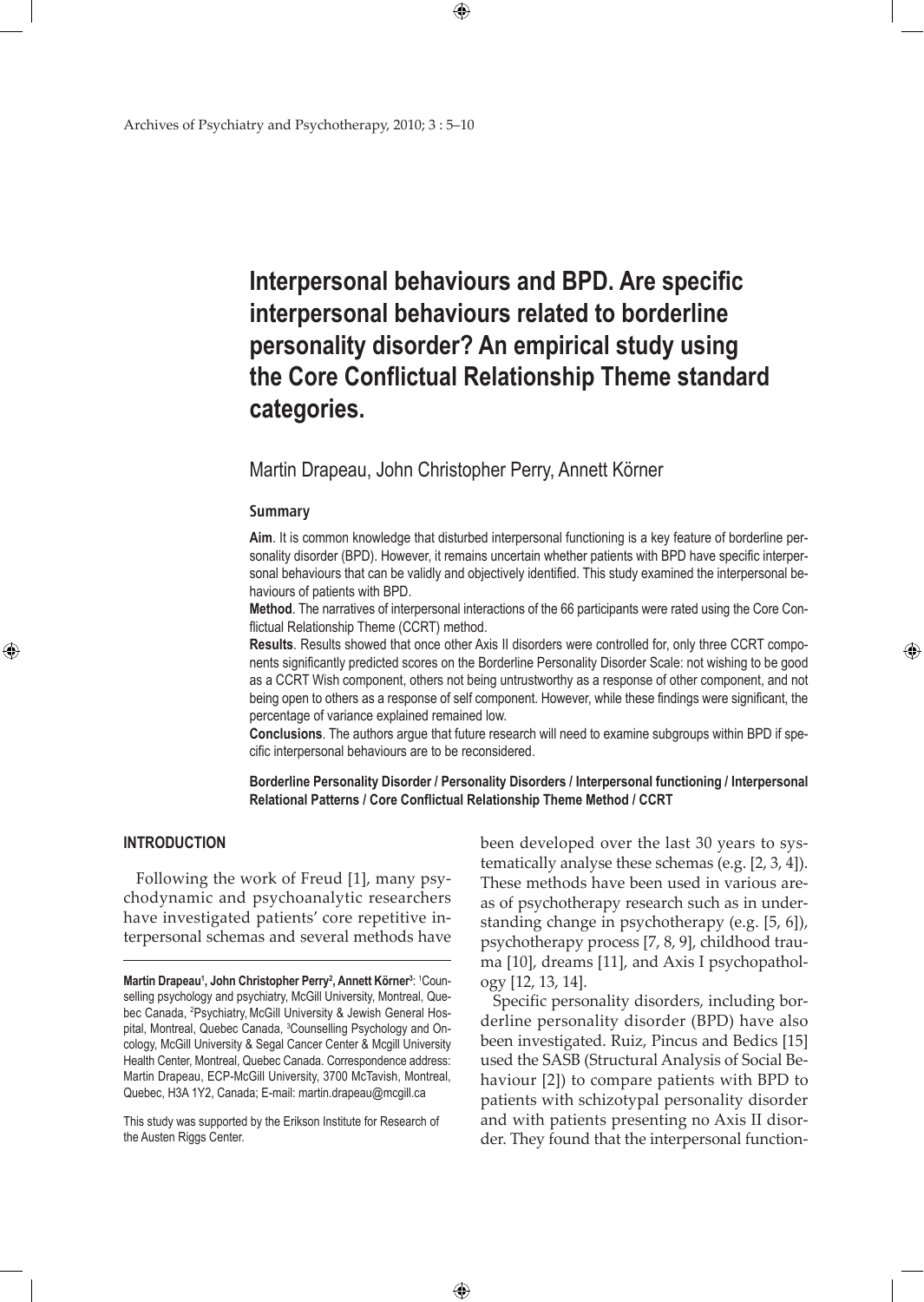⊕

ing of patients with BPD involved control, domination and aggression. These findings supported in part Benjamin's [16] SASB coding of the DSM-III and III-R diagnostic descriptors and casebook illustrations for BPD [17, 18], which she summarised as follows:

"(In the interpersonal functioning of BPD, there) is morbid fear of abandonment and a wish for protective nurturance, preferably by constant physical proximity to the rescuer (lover/caretaker). The baseline is friendly dependency on a nurturer, which becomes hostile control if the caretaker/lover fails to deliver enough (…). There is a belief that the provider secretly if not overtly likes dependency and neediness, and a vicious introject attacks the self if there are signs of happiness/success." (p. 174)

Concurrent with this and the works of Ruiz and collaborators [15], Stern and colleagues [19] investigated the stereotypical interpersonal functioning of patients with BPD using the SASB. In comparing patients with a major depressive episode and BPD to patients with the same Axis I disorder but without BPD, they found that the interpersonal functioning of patients with BPD involved aggression, criticism and isolation.

In other studies, the CCRT (Core Conflictual Relationship Theme method [4]) was used to examine the interpersonal functioning of patients with BPD. For example, Drapeau and colleagues [20] tested the value of different models of BPD interpersonal functioning found in the scientific literature. While some of these models could successfully distinguish patients with BPD from patients without BPD, the authors concluded that existing models do not generally provide much discriminant power to distinguish the two groups. In a follow-up study, Drapeau and Perry [21] compared the relationship patterns of 68 patients with BPD to those of 139 patients with other personality disorders. Results indicated that patients with BPD have more wishes to be distant yet they also wanted to be like others, and more wishes to hurt others and to be hurt. Results also indicated that patients with BPD perceive others as controlling, and that patients with BPD tend to be less open, helpful and selfconfident than patients without BPD in their interpersonal interactions.

There seems to be little doubt that disturbed interpersonal functioning is a key feature of BPD (see [22] for a brief review). However, it remains uncertain whether patients with BPD have *specific* disturbed interpersonal behaviours that can be validly and objectively identified. This study is a follow-up to the Drapeau and Perry (2009) study which sought to compare the interpersonal patterns of patients with BPD diagnoses with those of patients without BPD. Unlike in the original study, the present study, which examines the group of patients with BPD only, aimed to determine if specific interpersonal variables can be related to BPD as assessed using a continuous scale.

## **METHOD**

#### **Participants**

All patients who were admitted to the Austen Riggs Center, a residential treatment center for adults with treatment-refractory disorders, and who agreed to participate in ongoing research projects were assessed using a Guided Clinical Interview (GCI [23]) for DSM Axis I-V assessment. Reliability on the diagnoses was good, with K<sub>w</sub>=0.86 for Axis I, and 0.89 for Axis II.

 $\bigoplus$ 

Complete data (see Measures) was available for 66 patients with BPD who were admitted to the center and who agreed to participate in research projects. Of these, 57 were women (86%) and 9 were men, with a mean age of 31 years (SD=10.70). On Axis I, 87% of the sample presented with mood disorders, principally major depression and dysthymia, and 79% had anxiety disorders, including generalised anxiety disorder, post traumatic stress disorder and social phobia. Two out of three participants also had a second diagnosis on Axis II, including DSM-IV schizotypal personality disorder (PD) or dependent PD, or DSM-III-R self-defeating PD which was also assessed. Further details about the sample can be found elsewhere [10, 21, 24].

## **Measures**

 $\bigoplus$ 

*Borderline Personality Disorder Scale (BPDS).* The BPDS consists of 36 items and provides a quantitative assessment of borderline pathology [25]. It was preferred to the DSM criteria for the data

Archives of Psychiatry and Psychotherapy, 2010; 3 : 5–10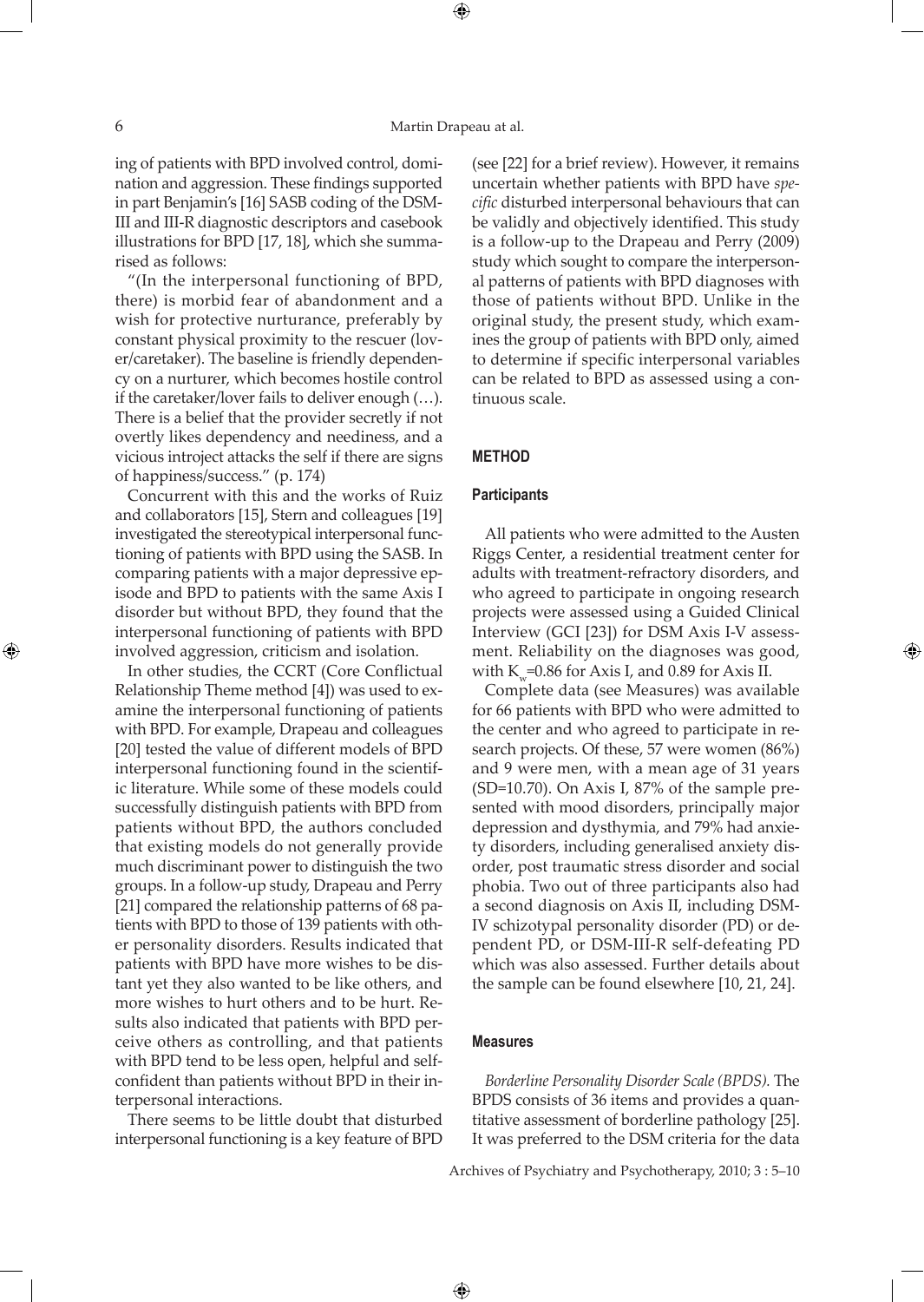⊕

analysis because it is more quantitative. Reliability for the Borderline Scale was ICC(2,1)=0.91, and Kappa=0.68 for the BPD diagnosis. Scores above 28 indicate a definite BPD; participants had a mean score of 33 (SD=3.94).

*Core Conflictual Relationship Theme method (CCRT).* The interpersonal functioning of the participants was assessed using the CCRT [4]. The method was applied to the verbatim transcription of semi-structured interviews specifically designed to collect 10 brief stories or vignettes of an interaction the participant had with another person (see [26]). The interview covered three general areas of interpersonal functioning, including interactions related to work and occupation, close relationships and therapy. However, participants freely chose which interaction to report.

Using the verbatim transcriptions of the interviews, the CCRT is used to assess three components found in interpersonal narratives: (1) the wishes, needs, or intentions of the participant in the interaction (W); (2) the response of others to the participant (RO); and (3) the response of the subject (RS) to the other. These components are assessed by trained raters using standard categories provided by the method, which cover 35 Wishes, 30 ROs, and 31 RSs. The proportion of each W (vis a vis all wishes), RO (vis a vis all ROs), and RS (vis a vis all RSs), is then calculated.

Interrater reliability for the wishes was mea ICC  $(2,1)=0.63$ , with half the scores above 0.70. For the ROs, mean ICC (2,1) was 0.68, with half above 0.70. For the RSs, the mean ICC (2, 1) was 0.67, with half above 0.70.

#### **Data analysis**

⊕

Stepwise regressions were used to determine which CCRT standard categories are most significant in predicting the participants' score on the BPDS. All W, RO, and RS standard categories without a median of "0" were simultaneously entered into the regression. In two follow up regressions, we controlled for the total number of Axis I disorders and for other Axis II disorders.

## **RESULTS**

Data analysis yielded a six step model explaining 19% of the total variance (see Tab. 1), in which patients with BPD did not have a wish to be opened up to nor to be good; perceived others' reactions (ROs) as controlling and bad, and reacted to others by feeling depressed or ashamed. Controlling for the total number of Axis I disorders did not give significantly different results.

| Table 1. The CCRT of patients with BPD: results from a |  |
|--------------------------------------------------------|--|
| stepwise regression (F (6.170)=6.83***, $r^2=0.19$ )   |  |

|                                              | lParameterl<br>estimate | F          | Partial r <sup>2</sup> |
|----------------------------------------------|-------------------------|------------|------------------------|
| W 8: be opened up to                         | $-23.98$                | $7.11***$  | 0.04                   |
| W 26: be good                                | $-30.70$                | $9.54**$   | 0.03                   |
| RO 20: are controlling                       | 17.21                   | $5.51*$    | 0.02                   |
| RO 25: are bad                               | 30.74                   | $7.82**$   | 0.03                   |
| RS 22: feel depressed                        | 25.24                   | $10.37***$ | 0.04                   |
| RS 26: feel ashamed                          | 46.70                   | $6.18**$   | 0.02                   |
| . .<br>$- - -$<br>$\cdots$<br><b>AAAAAAA</b> |                         |            |                        |

p value \*0.05; \*\*0.01; \*\*\*0.001

When controlling for the three most prevalent PDs (schizotypal, dependent, and self-defeating personality disorders), which together accounted for 43.7% of the total variance in BPDS scores, results showed that patients with BPD do not have the wish to be good [W26: F=4.76, p=0.03], are not open to others [RS 8: F=2.83, p=0.09] and do not see others as not trustworthy [RO 8: F=3.16, p=0.07]. Each of these three CCRT components added an additional 1% to the explained variance for a total  $\mathbb{R}^2$  of 47%.

## **DISCUSSION**

 $\bigoplus$ 

While up to six indicators of interpersonal behaviour were first found to significantly predict BPDS scores, after controlling for other Axis II disorders, only half of these remained significant predictors and thus can be considered to be, at least to some extent, uniquely related to BPD. These included not wishing to be good as a CCRT Wish component, others not being un-

Archives of Psychiatry and Psychotherapy, 2010; 3 : 5–10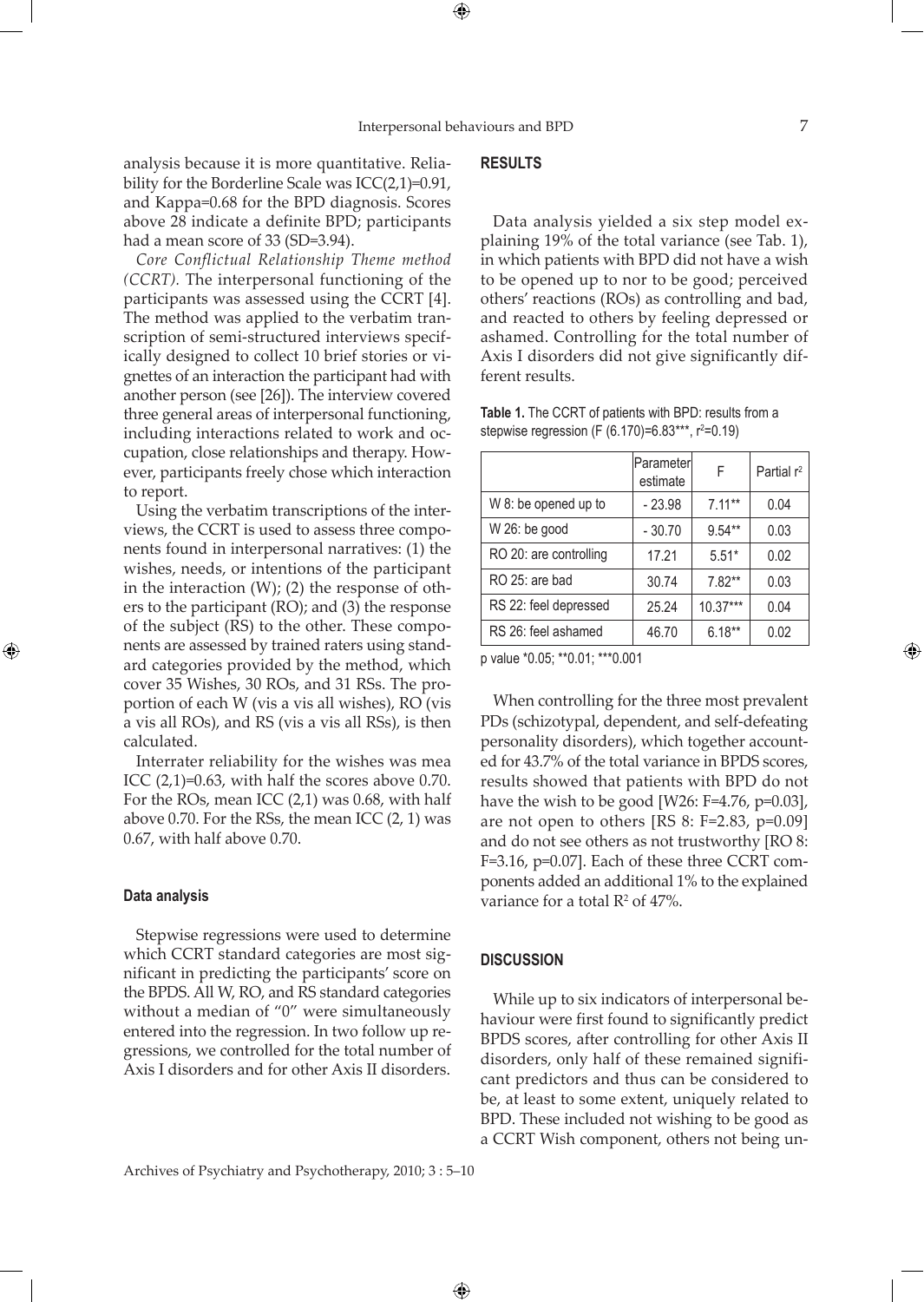trustworthy as a response of other component, and not being open to others as a response of self component.

The wish to be good in the CCRT method refers to an individual's desire to do the right thing, to be perfect, and to be correct. The absence of this motive in patients with BPD may be in part due to difficulty in regulating impulsivity and disinhibition, or in a lack of desire thereof. A number of studies have shown disinhibition and impulsivity to be core personality traits in BPD [27, 28]. From a developmental perspective, Putnam and Silk [29] have suggested that toddlers, in a proper environment, learn to delay gratification as emotion regulation skills develop, and develop beyond needing the caregiver to soothe and assist in self-regulation by increasing voluntary or effortful forms of control. In examining BPD, they suggest that these individuals "seem to act like toddlers, with emotions that erupt suddenly, that seem oblivious to the social context in which they are expressed" (p. 918). The absence of the wish to do the right thing may similarly suggest a disinterest in, or a lack of consideration for socially and interpersonally appropriate behaviour regulation.

Results also showed that others were not seen as not trustworthy, as deceitful or as dishonest. Although patients with BPD are said to be hypervigilant to danger signals (e.g. [30, 31]), our results suggest they may nonetheless have difficulty both in identifying true and significant signs of danger and in avoiding it. Indeed, this last finding may indicate that patients with BPD fail to see that others are not trustworthy, hence leading to repetitive abusive interactions or relationships, as suggested by Drapeau and Perry [21]. Our finding that not being open (i.e. as a response of self; in the CCRT method, this includes being inhibited, not being expressive, and being distant) is an important interpersonal marker in patients with BPD is congruent with a study conducted by Stern and colleagues [19] which showed that behaviours of recoil from others are common in this patient population. Schmal and colleagues [32], amongst others, have suggested that patients with BPD are highly sensitive to rejection, a trait Gunderson [22] describes as being closely related to fears of abandonment. It is possible, although hypothetical at this point, that the participants' response of withdrawal aims to

protect them from possible abandonment from significant others, or, more generally, that this behavior is related to attachment difficulties. A number of studies have indeed demonstrated that individuals with BPD are likely to have preoccupied or dismissing attachment patterns (e.g. [33]). More specifically, Levy and colleagues [34] have shown that 47% of patients with BPD are dismissing in their attachment, which may be one of the reasons why participants in this study reported not being open in their interpersonal interactions.

However, while this study generally produced results that are both significant statistically and generally congruent with the literature, the proportion of variance explained by the three CCRT components remains very low once other Axis II disorders are controlled for, with approximately 1% of the variance in BPDS scores accounted for by each of the three CCRT components, for a total of 3% of variance explained. Although the use of the CCRT to identify a core set of specific interpersonal behaviours in patients with BPD can be questioned [20, 21], including in patients with BPD, it is also possible that no such clearly identifiable behaviours exist in BPD. Indeed, according to a neurobehavioral model suggested by Depue and Lenzenweger [35, 36, 37], BPD may be viewed as an emergent phenomenon, meaning it is the result of complex interactions between a number of different underlying factors and that it cannot be reduced to these variables taken in isolation. Similarly, the chaotic interpersonal functioning of patients with BPD, just like numerous other diagnostic criteria reported in the literature, may be viewed as a construct to be assessed as a whole and which cannot be broken down into a single set of specific, clearly identifiable interpersonal behaviours. This may be due to the diversity found in BPD, which is reflected in other research findings, including those of Young and colleagues [38] who suggested that patients with BPD can flip from one schema mode to another, and of those of Ryan and Shean [39] who, like numerous other authors, suggest that there may exist a number of specific subgroups with BPD that have yet to be researched. Perhaps, it is this - the study of possible subgroups within BPD -, that will lead to the identification of specific interpersonal be-

Archives of Psychiatry and Psychotherapy, 2010; 3 : 5–10

 $\bigoplus$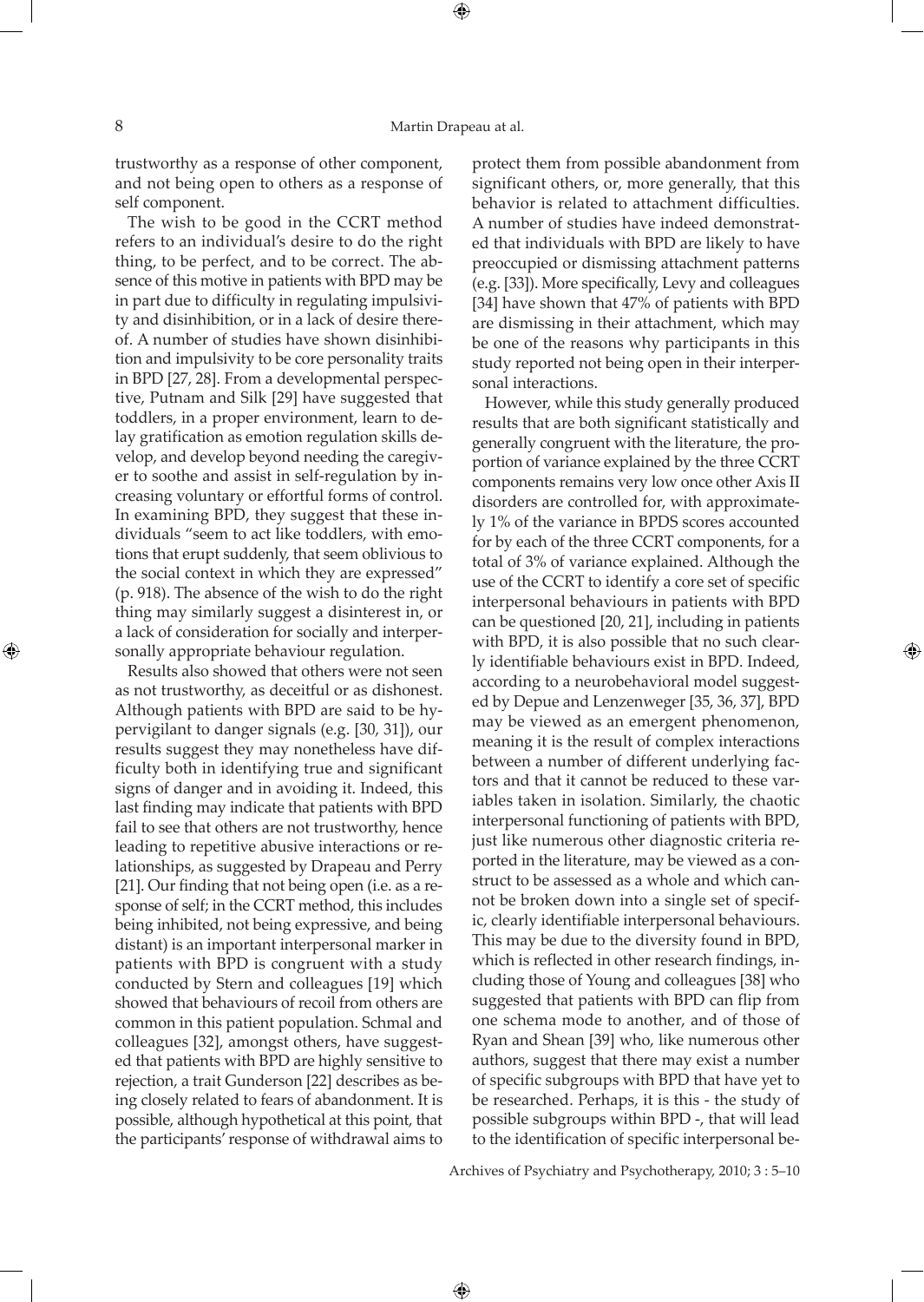$\bigoplus$ 

haviours as these behaviours may be linked to specific subgroups, not to BPD as a whole.

## **References**

⊕

- 1. Freud S. The dynamics of transference. In: Strachey J. eds. The Standard Edition of the Complete Works of Sigmund Freud, vol. 12. London: The Hogarth Press; 1992. 99–108.
- 2. Benjamin LS. The Structural Analysis of Social Behavior. Psychological Review 1974; 81(5): 392–425 .
- 3. Horowitz MJ. Relationship schema formulation: role relationship models and intrapsychic conflict. Psychiatry 1989; 52: 260–274.
- 4. Luborsky L, Crits-Christoph P. Understanding transference : the Core Conflictual Relationship Theme method (2nd ed.). Washington DC. American Psychological Association; 1998.
- 5. Crits-Christoph P, Luborsky L. Changes in CCRT pervasiveness during psychotherapy. In: Luborsky L, & Crits-Christoph P.eds. Understanding transference: the Core Conflictual Relationship Theme method (2nd ed.) Washington DC: American Psychological Association; 1998. p. 151–164.
- 6. Paola V, Lepper G. Sorrow, shame, and self-esteem: Perception of self and others in groups for women survivors of child sexual abuse. Psychoanalytic Psychotherapy 2009; 23(2): 136–153.
- 7. Beretta V, de Roten Y, Stigler M, Drapeau M, Fischer M, Despland JN. The Influence of Patient's Interpersonal Schemas on Early Alliance Building. Swiss J. Psychol. 2005; 64(1): 13–20.
- 8. Sommerfeld E, Orbach I, Zim S, Mikulincer M. An in-session exploration of ruptures in working alliance and their associations with clients' core conflictual relationship themes, alliance-related discourse, and clients' postsession evaluations. Psychotherapy Research 2008; 18(4): 377–388.
- 9. Tellides C, Fitzpatrick M, Drapeau M, Bracewell R, Janzen J, Jaouich A. The manifestation of transference during early psychotherapy sessions. Counselling & Psychotherapy Research 2008; 8(2): 85–92.
- 10. Drapeau M, Perry JC. Childhood trauma and adult interpersonal functioning: a study using the Core Conflictual Relationship Theme Method (CCRT). Child Abuse & Neglect: the International Journal 2004; 28: 1049–1066.
- 11. Popp CA, Diguer L, Luborsky L, Faude J, Johnson S, Morris M, et al. Repetitive relationship themes in waking narratives and dreams. J. Cons. Clin. Psychology 1996; 64: 1073– 1078.
- 12. Cierpka M, Strack M, Benninghoven D, Staats H, Dahlbender R, Pokorny D, et al. Stereotypical relationship patterns and psychopathology. Psychother. Psychosom. 1998; 67: 241–248.

Archives of Psychiatry and Psychotherapy, 2010; 3 : 5–10

 $\bigoplus$ 

- 13. Stirn A, Overbeck G, Pokorny D The Core Conflictual Relationship Theme (CCRT) Applied to Literary Works: An Analysis of Two Novels Written by Authors Suffering from Anorexia Nervosa. Int. J. Eating Dis. 2005; 38(2): 147–156.
- 14. Vanheule S, Desmet M, Rosseel Y, Verhaeghe P, Meganck R. Relationship Patterns in Alexithymia: A Study Using the Core Conflictual Relationship Theme Method. Psychopathology 2006; 40(1): 14–21.
- 15. Ruiz MA, Pincus AL, Bedics JB. Using the structural analysis of social behavior (SASB) to differentiate young adults with borderline personality disorder features. J. Personality Disorders 1999; 13(2): 187–198.
- 16. Benjamin LS. An interpersonal approach to the diagnosis of borderline personality disorder. In: Clarkin JF, Marziali E. eds. Borderline personality disorder: Clinical and empirical perspectives. The Guilford personality disorders series. New York : Guilford; 1992. p 161–196.
- 17. Spitzer RL, Gibbon M, Skodol AE, Williams JBW, First MB. DSM-III-R casebook. Washington DC: American Psychiatric Press; 1989.
- 18. Spitzer RL, Skodol AE, Gibbon M, Williams JBW. DSM-III case book. Washington DC: American Psychiatric Association; 1981.
- 19. Stern MI, Herron WG, Primavera LH, Kakuma T. Interpersonal perceptions of depressed and borderline inpatients. J. Clin. Psychology 1997; 53(1): 41–49.
- 20. Drapeau M, Perry JC, Koerner A. An Empirical Examination of Three Models of The Interpersonal Functioning of Patients With Borderline Personality Disorder. Psychiatry: Interpersonal and Biological Processes 2009; 72(2): 143–153.
- 21. Drapeau M, Perry JC. The Core Conflictual Relationship Themes (CCRT) in Borderline Personality Disorder. J. Pers. Dis. 2009; 23(4): 425–431.
- 22. Gunderson JG. Disturbed relationships as a phenotype for borderline personality disorder. Am. J. Psychiatry 2007; 164(11): 1637–1640.
- 23. Perry JC. Problems and considerations in the valid assessment of personality disorders. Am. J. Psychiatry 1992; 149: 1645–1653.
- 24. Plakun EM. Treatment-refractory mood disorders: A psychodynamic perspective. Journal Psychiatric Practice 2003; 9(9): 209–218.
- 25. Perry JC, Cooper SH. Psychodynamics, symptoms, and outcome in borderline and antisocial personality disorders and bipolar type II affective disorders. In: McGlashan TH. eds. The borderline: current empirical research, Washington DC: American Psychiatric Press; 1985. p. 124–153.
- 26. Luborsky L. The core conflictual relationship theme : a basic case formulation Method. In: Eells T.D. eds. Handbook of psychotherapy case formulation. New York: The Guilford Press; 1998. p. 53–83.